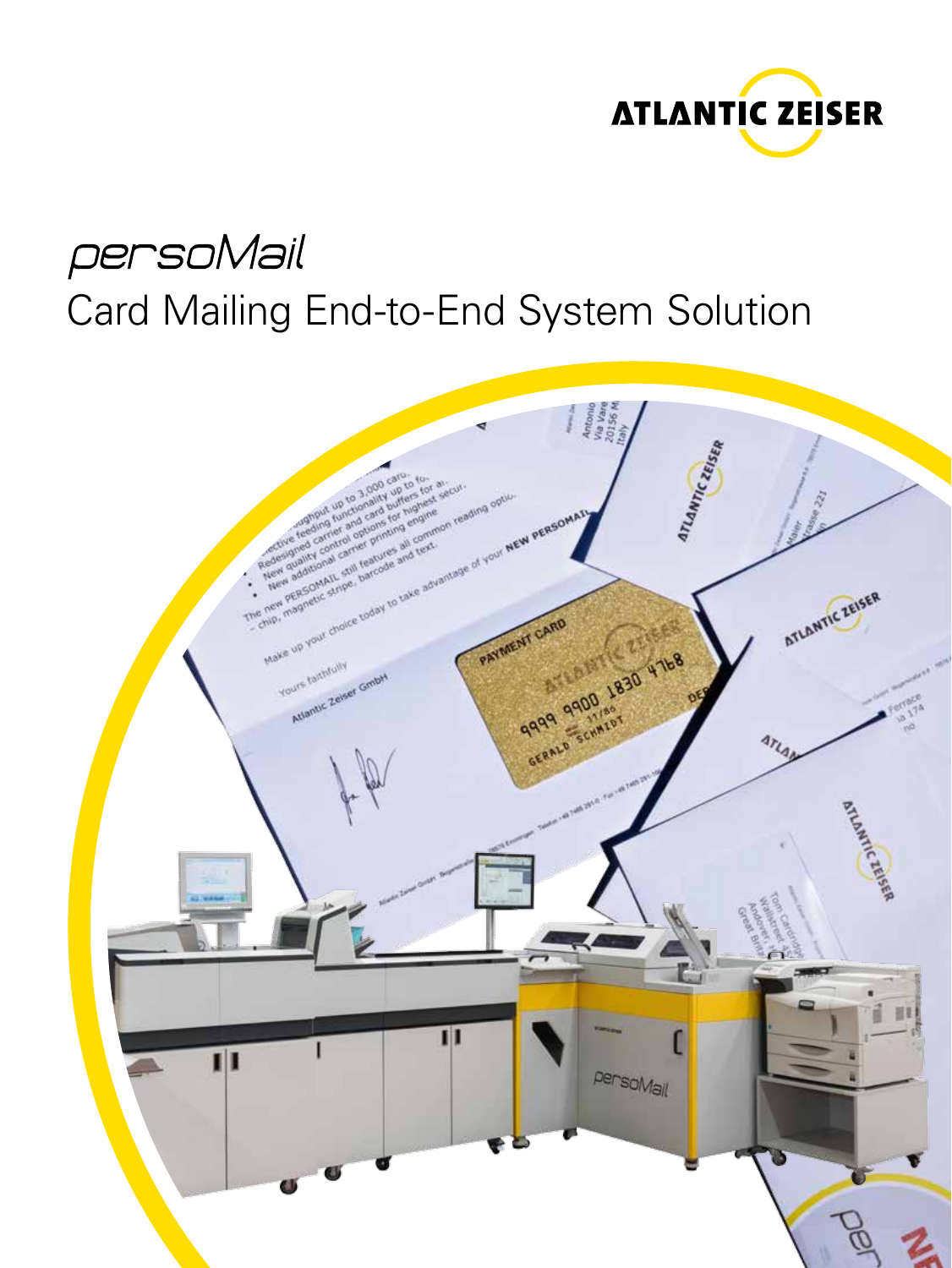

# Flexibility for Higher Efficiency in the Production Process

Increase the efficiency of your processes and save time by increasing job sizes. In order to put this into practice, they offer a variety of extremely versatile possibilities. Both the cards and the documents are read and matched with the hosted database file before inserting. The carrier will be printed and the card will be labeled and attached before feeding into the envelope.



#### Selective Number of Cards

Up to four cards can be drawn off and attached to each document. The number of cards can vary from mailpiece to mailpiece within a single job.

| <b>STATISTICS</b><br><b>STATISTICS</b><br><b>STATISTICS</b>                                                                                                                                                                                                                                                                                                                                                                                                                                                                                                                                                                                                                                                                                                                        | <u> The Common Section of the Common Section of</u> |
|------------------------------------------------------------------------------------------------------------------------------------------------------------------------------------------------------------------------------------------------------------------------------------------------------------------------------------------------------------------------------------------------------------------------------------------------------------------------------------------------------------------------------------------------------------------------------------------------------------------------------------------------------------------------------------------------------------------------------------------------------------------------------------|-----------------------------------------------------|
| the control of the control of the control of the control of the control of the control of the control of the control of the control of the control of the control of the control of the control of the control of the control                                                                                                                                                                                                                                                                                                                                                                                                                                                                                                                                                      |                                                     |
| the control of the control of the control of the control of the control of the control of the control of the control of the control of the control of the control of the control of the control of the control of the control<br>the control of the control of the control of the control of the control of the control of the control of the control of the control of the control of the control of the control of the control of the control of the control<br>the contract of the contract of the contract of the contract of the contract of<br>the control of the control of the control of the control of the control of the control of the control of the control of the control of the control of the control of the control of the control of the control of the control |                                                     |
| and the control of the control of the<br>and the control of the control of the<br>________                                                                                                                                                                                                                                                                                                                                                                                                                                                                                                                                                                                                                                                                                         |                                                     |
|                                                                                                                                                                                                                                                                                                                                                                                                                                                                                                                                                                                                                                                                                                                                                                                    |                                                     |

#### Individual Contents and Layouts

Both standardized elements as well as customized ones for each specific recipient can be printed on each individual document. The text blocks can be positioned so that they fit to the layout of the pre-printed form and the position of the card. For the layout of the document Microsoft Word is used.

## Variable Number of Pages per Mailing

If desired, multiple pages can be assembled after folding.

Selective Enclosure Feeding Enclosures may be added selectively to each mailing.

#### Highest Possible Integrity

Both the cards and the documents are read and matched before inserting. The dependable error handling diverts incorrect cards and documents and, if necessary, stops the system in the event of incomplete mailings. This ensures that each customer receives the right card(s) on the right document.

Additionally there are features included ensuring a high level of quality. After closing the envelope the address can be read once more and the particular mail can be weighed. This information in combination with the process control of the card attachment guarantees the highest level of integrity.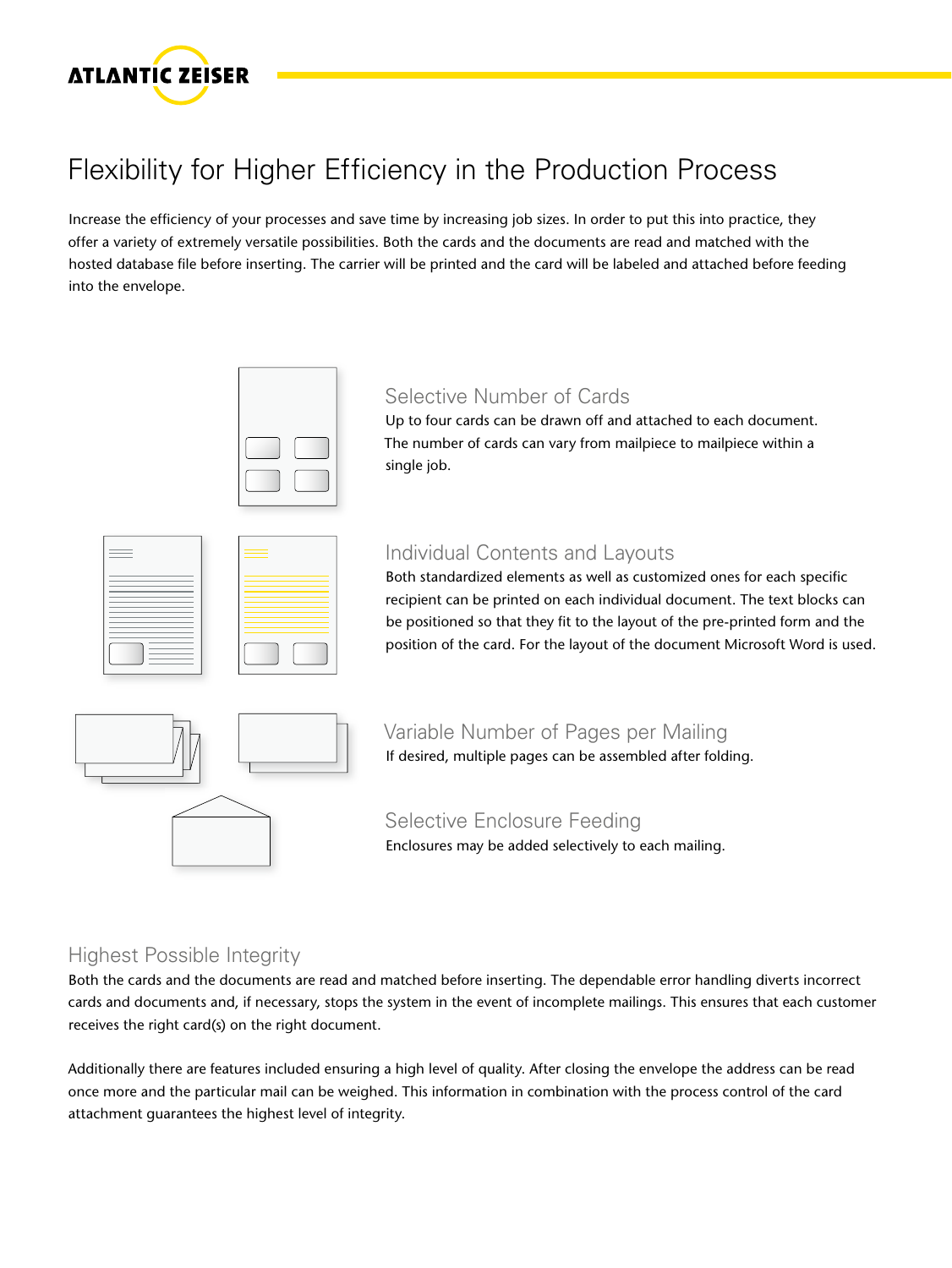

#### Card Feeding

- 1-4 feeders with up to 430 flat cards per magazine
- Flat and embossed cards
- ISO 7810 ID-1 and Visa Mini and MC<sup>2</sup>
- Electronic controlled selective feeding according to job configuration
- Online feeding from personalization system (option)



#### Card Reading

- LoCo and HiCo magnetic stripe reader for all three tracks in parallel without changing of reading heads
- Chip reading by contact for T0, T1 and other common protocols
- Contactless chip reading according ISO 14443 A/B, Mifare; other interfaces on request
- Support of common reading techniques for 1D/2D bar codes and optical character recognition

#### Carrier Print

#### Preparation

- Microsoft Word based carrier printing
- Data base formats: xlsx, dbf, csv, mdb, txt
- Flexible use of fixed text elements and individual personalized data and graphics for every document
- Bar code engine



#### Card Channel

- Label application with wide range of supported materials (transparent, black marking)
- Buffer unit to obtain the machine throughput
- Card reject for non processable cards



#### Carrier Feeding

- Printer black-and-white or color
- Supported paper formats: A4 and US letter as well as A5 and B5
- Cut sheet support for simple applications with preprinted carriers

#### Carrier Reading

- Carrier detection after printing for correct matching with the cards to be attached
- Support of common reading techniques for 1D/2D bar codes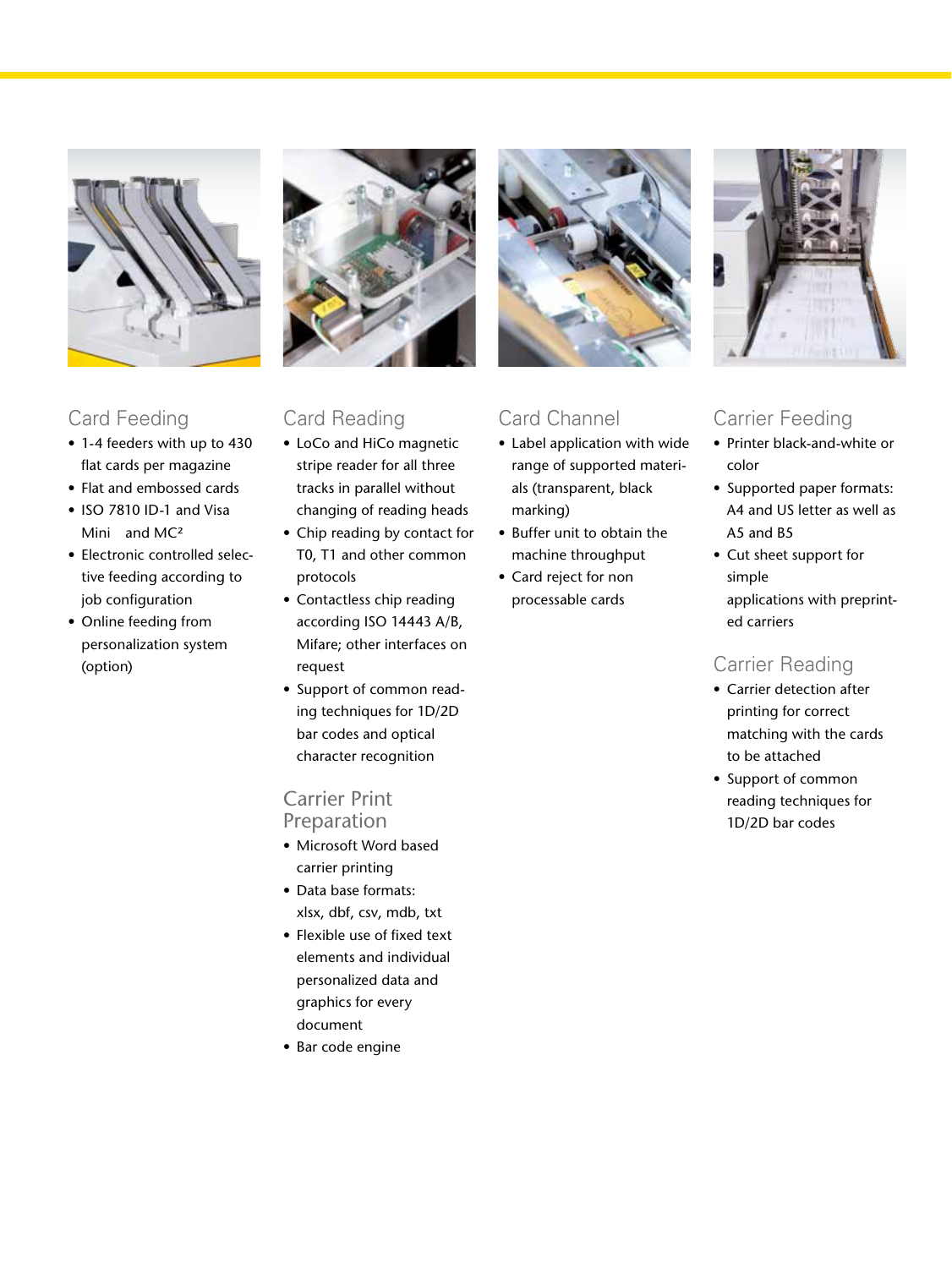#### **CREATING IDENTITY**



#### Carrier Channel

- Card affixing with doublesided adhesive labels
- 1-4 cards per carrier
- Carrier reject



#### Insert Feeder

- Selective enclosure feeding
- Up to six inserts

#### Insert Envelope

- All conventional types of folds are supported: Z-, C- and V-fold
- Variable number of pages per mailing



#### Quality Process Control

- Logical control of match of card(s) to carrier
- Ultrasonic sensor for checking the presence of attached cards and labels
- Double sheet detection
- Reading of the address field of the inserted carrier through the envelope window
- Weighing of finished envelope after leaving the inserting machine



#### Machine Control and Production

- Modern graphical user interface using uniform Atlantic Zeiser software platform for a homogenous appearance for all Atlantic Zeiser products
- Control and production software based on Microsoft Windows 7 operating system
- Easy job configuration
- Reporting functionality

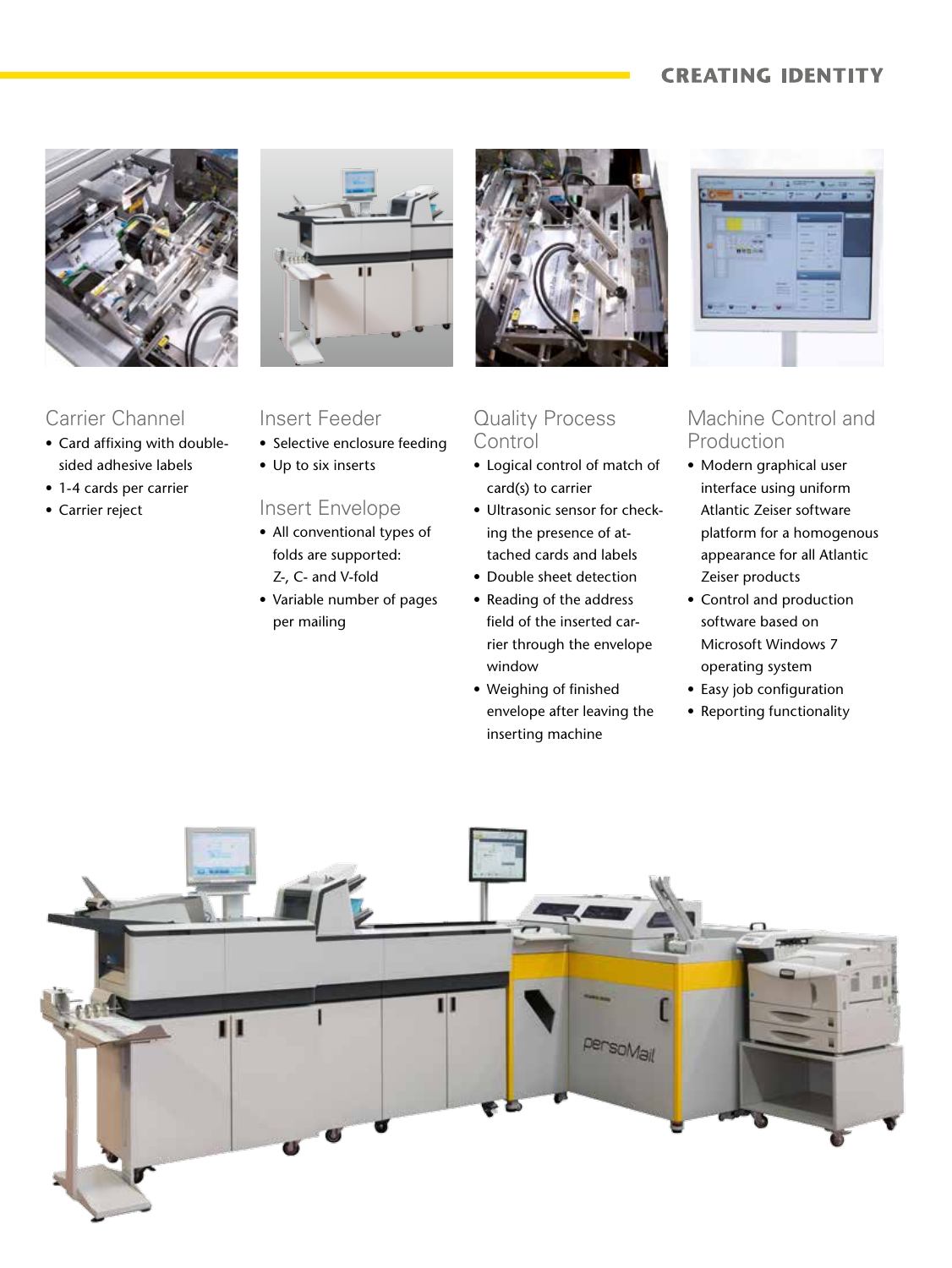

## Advantage

Versatile, compact and cost efficient – that's the PERSOMAIL, the solution for automated card mailing in the middle performance segment. It combines the greatest versatility of application and absolute processing security for various mailing applications or can be used as a backup for existing high-performance systems. The system is particularly convincing when it comes to flexibility. Furthermore it offers reliable processing and easy operation. The modular system concept enables individual tailoring for a broad spectrum of customer applications.

# Inserting Options

Different system configurations are offered which can be employed depending on the customer's requirements. The individual modules for folding, enclosure feeding and inserting can be configured individually in order to meet the demands of the customer. The folding unit can execute all conventional types of folds. The fold type can be changed when switching from job to job, without the need for mechanical interventions.

A flexibly configurable number of feeders enable the selective feeding of a variety of enclosures. In cascade operation, operator interventions for reloading the enclosures are minimized, as the material can be taken from the next tray when the first one is empty. The PERSOMAIL guarantees the greatest possible integrity of the documents and cards which are processed into ready-to-send mail pieces.

# persoMail

#### Your Competitive Edge

- Variable processing speeds up to 3000 cards/hr
- Selective card feeder for more feeding option
- Online carrier printing guarantees unique layouts
- Improved buffer for cards and carrier
- Easy to use by uniform modern graphical user interface based on latest ergonomic knowledge
- Full data integrity
- Integration of high speed verification system VERICAM E
- Various contact and contactless card reading possibilities (Magnetic stripe, 1D and 2D bar codes, OCR)
- Different folding options (V, C, Z)
- Up to six additional inserts for booklet mailings
- Selective enclosure feeding increases versatility of applications
- Plug & Play unit replacement for easy and quick service and maintenance operation
- High level of investment protection by modular machine concept for customization and adaption for additional requirements for new business opportunities
- Smart Software monitors and controls the current processing status of cards, their corresponding documents and compiles automatically comprehensive reports and statistics. The print preparation software is open to several database formats.